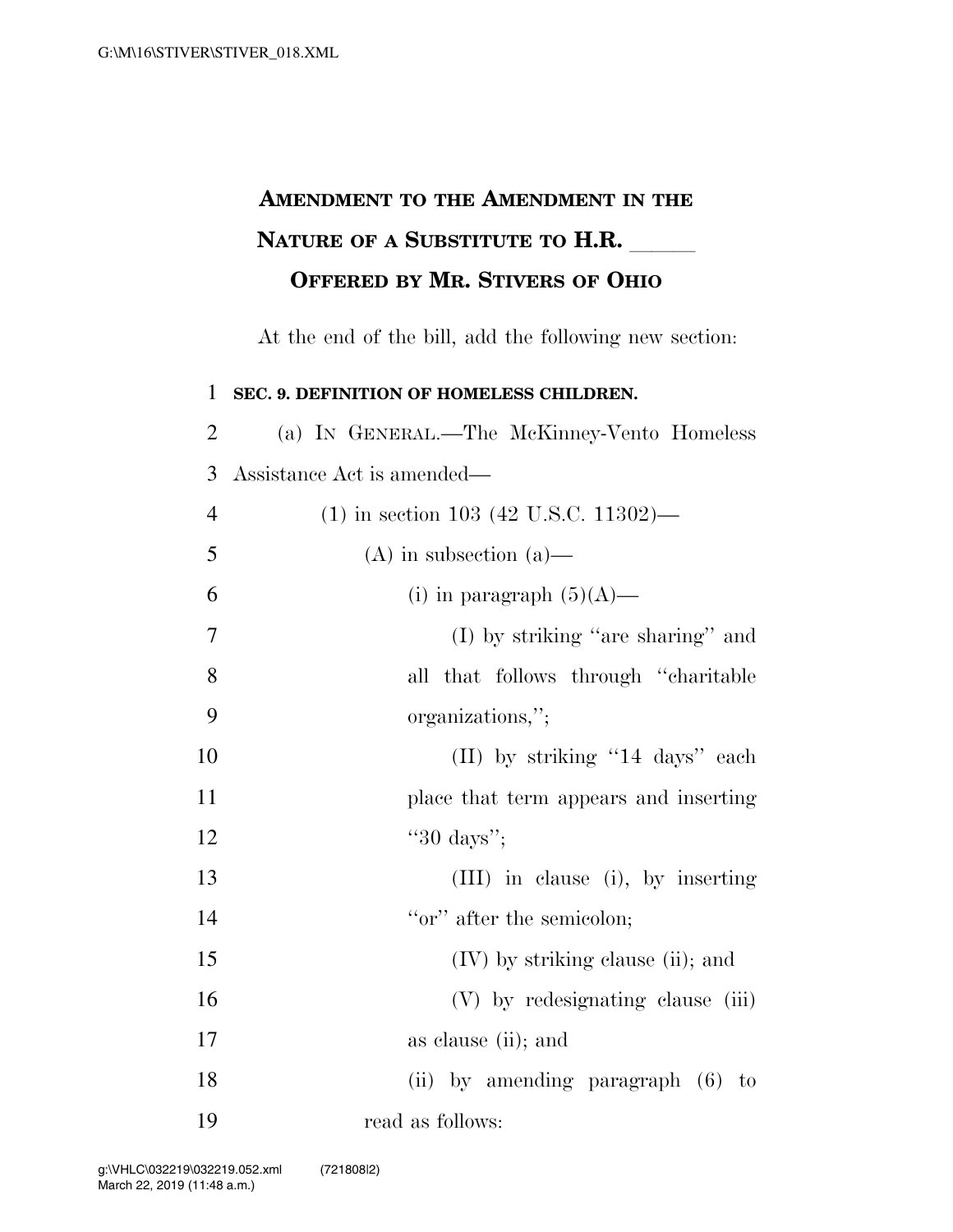| $\mathbf{1}$   | $\cdot\cdot$ (6) a child or youth defined as homeless under |
|----------------|-------------------------------------------------------------|
| $\overline{2}$ | another Federal program who, without further ac-            |
| 3              | tion by the Department of Housing and Urban De-             |
| $\overline{4}$ | velopment, has been verified as homeless under an-          |
| 5              | other Federal program by the director, designee of          |
| 6              | the director, or other person responsible for the im-       |
| 7              | plementation of a program established under this            |
| 8              | Act or any other Federal statute."; and                     |
| 9              | (B) by adding at the end the following:                     |
| 10             | "(f) OTHER DEFINITIONS.—In this section—                    |
| 11             | $\lq(1)$ the term 'child or youth defined as home-          |
| 12             | less under another Federal program' has the mean-           |
| 13             | ing given the term in section 401; and                      |
| 14             | $\lq(2)$ the term 'other Federal statute' has the           |
| 15             | meaning given the term in section 401.                      |
| 16             | "(g) PROHIBITION.—The Secretary of Housing and              |
| 17             | Urban Development may not—                                  |
| 18             | $\lq(1)$ promulgate any rule with respect to the            |
| 19             | definition of the terms 'homeless', 'homeless indi-         |
| 20             | vidual', and 'homeless person' in subsection (a); or        |
| 21             | $"(2)$ issue non-regulatory guidance or set forth           |
| 22             | in an application, a notice of funding availability, or     |
| 23             | other publication or advisory any statement or provi-       |
| 24             | sion that—                                                  |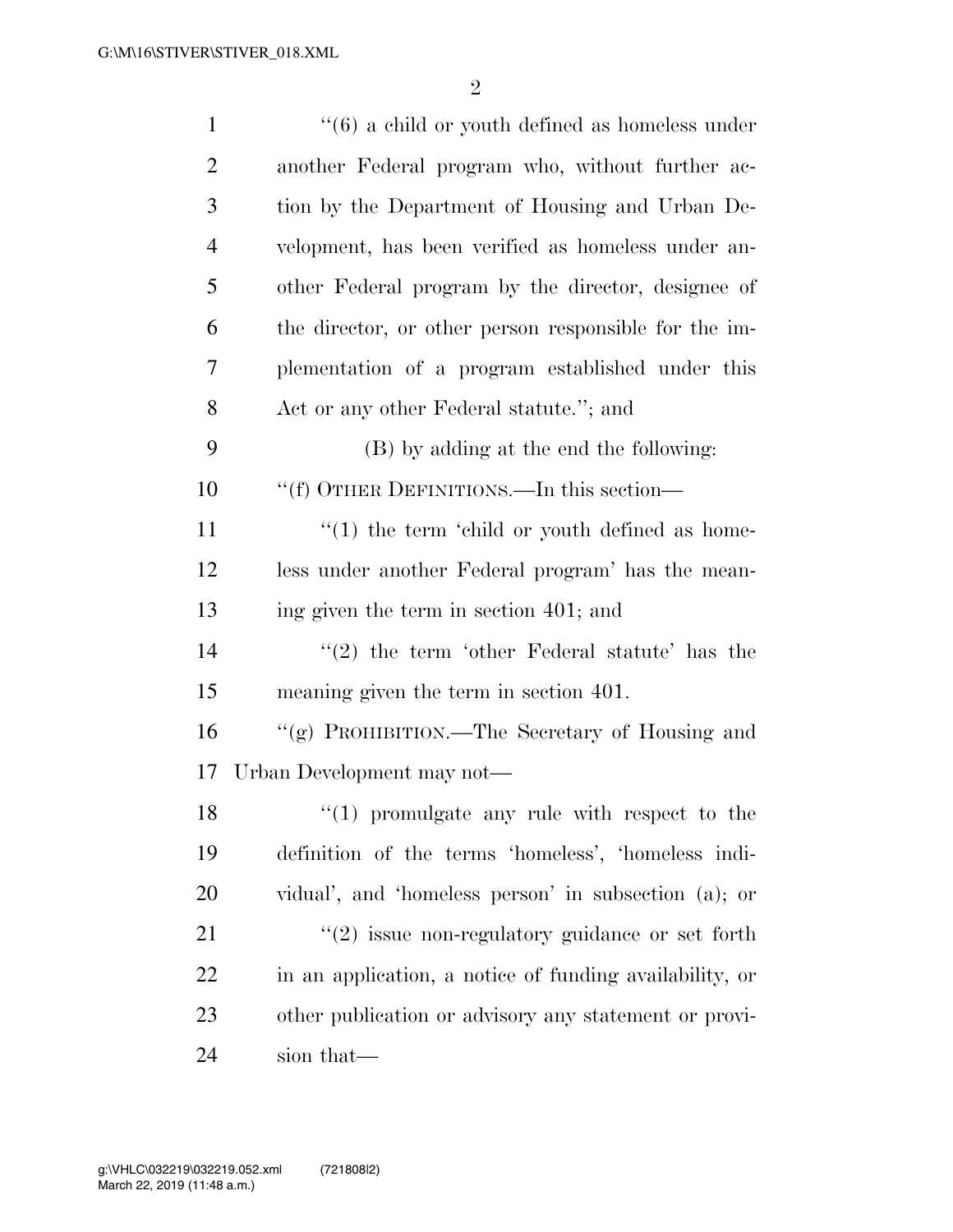| $\mathbf{1}$   | $\lq\lq$ has the effect of restricting eligibility              |
|----------------|-----------------------------------------------------------------|
| $\overline{2}$ | for assistance for any individual defined as                    |
| $\mathfrak{Z}$ | 'homeless' under subsection (a) for any pro-                    |
| $\overline{4}$ | gram or program component under this Act; or                    |
| 5              | "(B) purports to be legally binding.";                          |
| 6              | $(2)$ in section 401 (42 U.S.C. 11360)—                         |
| 7              | (A) in paragraph $(1)(C)$ —                                     |
| 8              | (i) by striking clauses (ii) and (iv);                          |
| 9              | (ii) by redesignating clauses (iii), $(v)$ ,                    |
| 10             | $(vi)$ , and $(vii)$ as clauses $(ii)$ , $(iii)$ , $(iv)$ , and |
| 11             | (v), respectively; and                                          |
| 12             | (iii) by striking the flush text fol-                           |
| 13             | lowing clause (v), as so redesignated;                          |
| 14             | $(B)$ by striking paragraph $(7)$ ;                             |
| 15             | by redesignating paragraphs<br>(C)<br>(2)                       |
| 16             | through $(6)$ as paragraphs $(3)$ through $(7)$ , re-           |
| 17             | spectively;                                                     |
| 18             | $(D)$ by inserting after paragraph $(1)$ the                    |
| 19             | following:                                                      |
| 20             | $\lq(2)$ CHILD OR YOUTH DEFINED AS HOMELESS                     |
| 21             | UNDER ANOTHER FEDERAL PROGRAM.—The term                         |
| 22             | 'child or youth defined as homeless under another               |
| 23             | Federal program' means-                                         |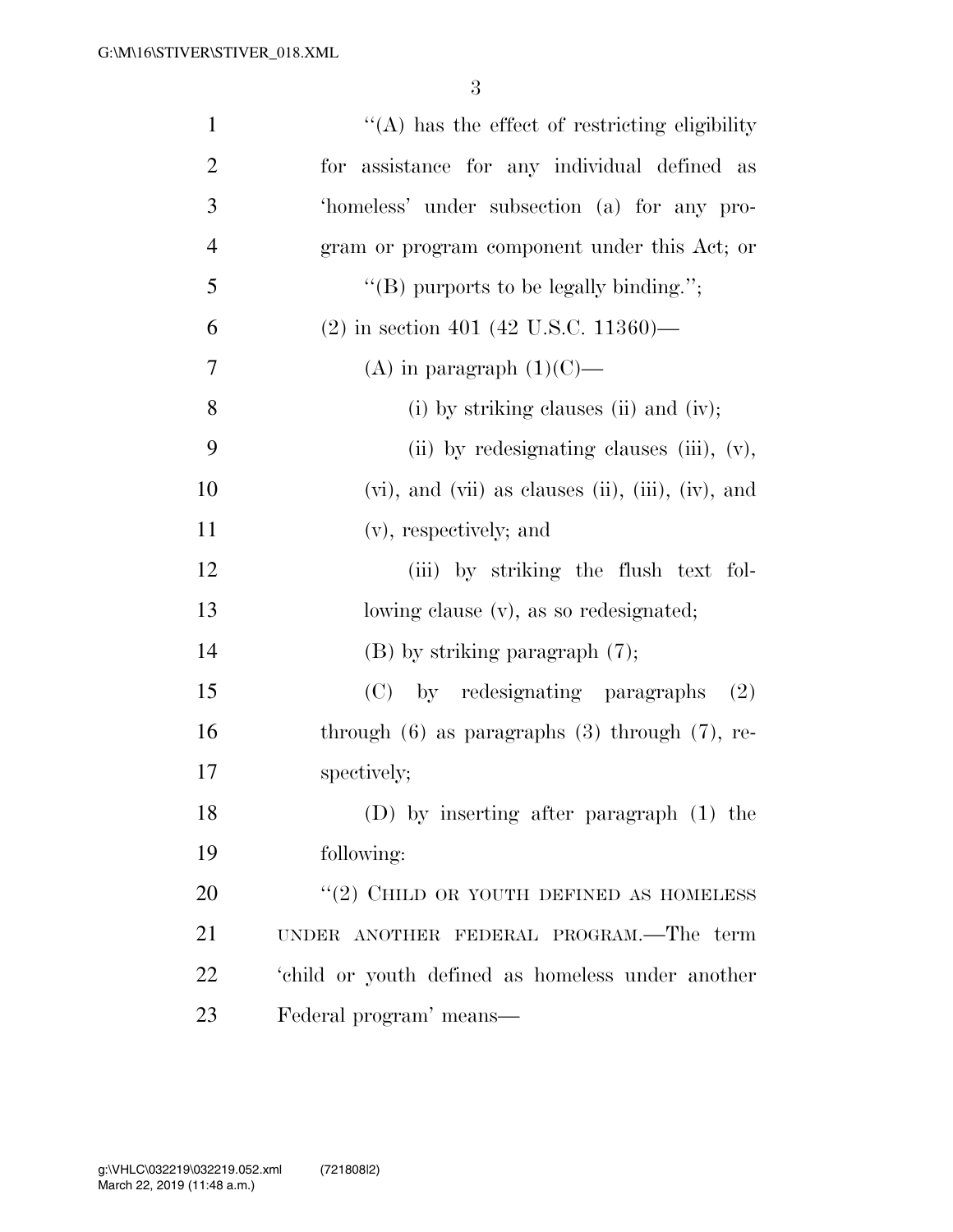| $\mathbf{1}$   | $\lq\lq(A)$ a homeless child or youth, as defined    |
|----------------|------------------------------------------------------|
| $\overline{2}$ | in section 725, including any parent or guard-       |
| 3              | ian with whom the child or youth is living; and      |
| $\overline{4}$ | "(B) a youth who-                                    |
| 5              | $f'(i)$ is not more than 22 years of age;            |
| 6              | "(ii) cannot live safely with a parent,              |
| 7              | legal guardian, or relative; and                     |
| 8              | "(iii) has no other safe alternative liv-            |
| 9              | ing arrangement.";                                   |
| 10             | $(E)$ in paragraph $(3)(A)$ , as so redesig-         |
| 11             | nated—                                               |
| 12             | (i) in clause (i), by striking "and                  |
| 13             | lives" and all that follows through "shel-           |
| 14             | ter" and inserting "under any provision of           |
| 15             | section $103$ "; and                                 |
| 16             | (ii) in clause (iii), by striking "(or a             |
| 17             | minor head of household if no adult is               |
| 18             | present in the household)" and inserting ",          |
| 19             | a minor head of household (if no adult is            |
| 20             | present in the household), or a child";              |
| 21             | $(F)$ in paragraph $(9)(A)$ , by inserting "any      |
| 22             | provision of" before "section 103";                  |
| 23             | (G) by redesignating paragraphs<br>(14)              |
| 24             | through $(33)$ as paragraphs $(15)$ through $(34)$ , |
| 25             | respectively;                                        |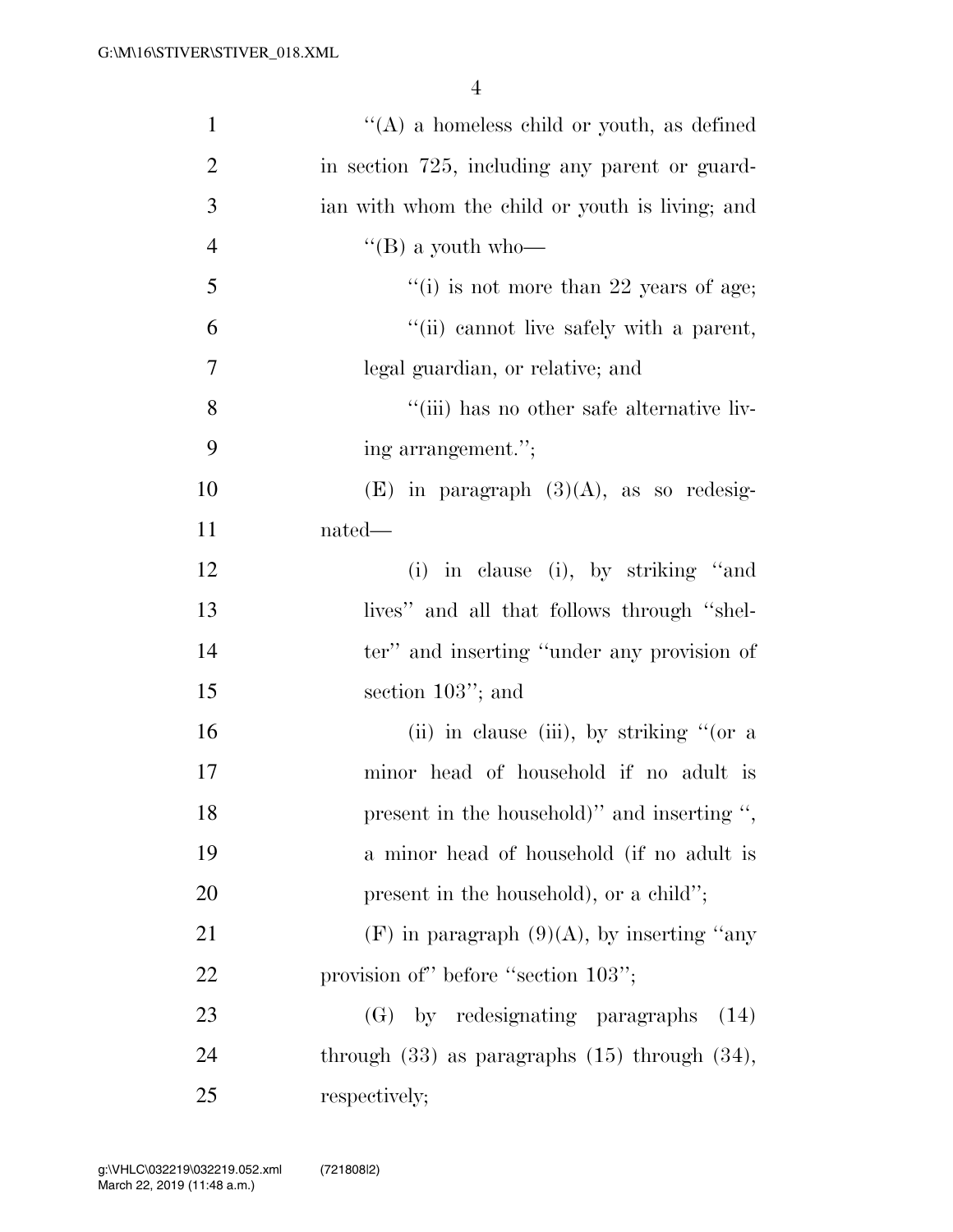| $\mathbf{1}$   | $(H)$ by inserting after paragraph $(13)$ the       |
|----------------|-----------------------------------------------------|
| $\overline{2}$ | following:                                          |
| 3              | $(14)$ OTHER FEDERAL STATUTE.—The term              |
| $\overline{4}$ | 'other Federal statute' includes—                   |
| 5              | "(A) the Runaway and Homeless Youth                 |
| 6              | Act (42 U.S.C. 5701 et seq.);                       |
| 7              | "(B) the Head Start Act $(42 \text{ U.S.C. } 9831)$ |
| 8              | et seq.);                                           |
| 9              | $\lq\lq$ (C) the Child Care and Development         |
| 10             | Block Grant of 1990 (42 U.S.C. 9858 et seq.);       |
| 11             | "(D) subtitle $N$ of the Violence Against           |
| 12             | Women Act of 1994 (42 U.S.C. 14043e et              |
| 13             | $seq.$ ;                                            |
| 14             | "(E) section $330(h)$ of the Public Health          |
| 15             | Service Act (42 U.S.C. 254b(h));                    |
| 16             | "(F) section 17 of the Child Nutrition Act          |
| 17             | of 1966 (42 U.S.C. 1786);                           |
| 18             | $\cdot$ (G) the Higher Education Act of 1965        |
| 19             | $(20 \text{ U.S.C. } 1001 \text{ et seq.});$ and    |
| 20             | "(H) the United States Housing Act of               |
| 21             | 1937 (42 U.S.C. 1437 et seq.).";                    |
| 22             | $(I)$ in paragraph $(32)$ , as so redesignated,     |
| 23             | by inserting "children under 5 years of age,        |
| 24             | youth and young adults between 14 and 25            |
| 25             | years of age," after "status, or age),";            |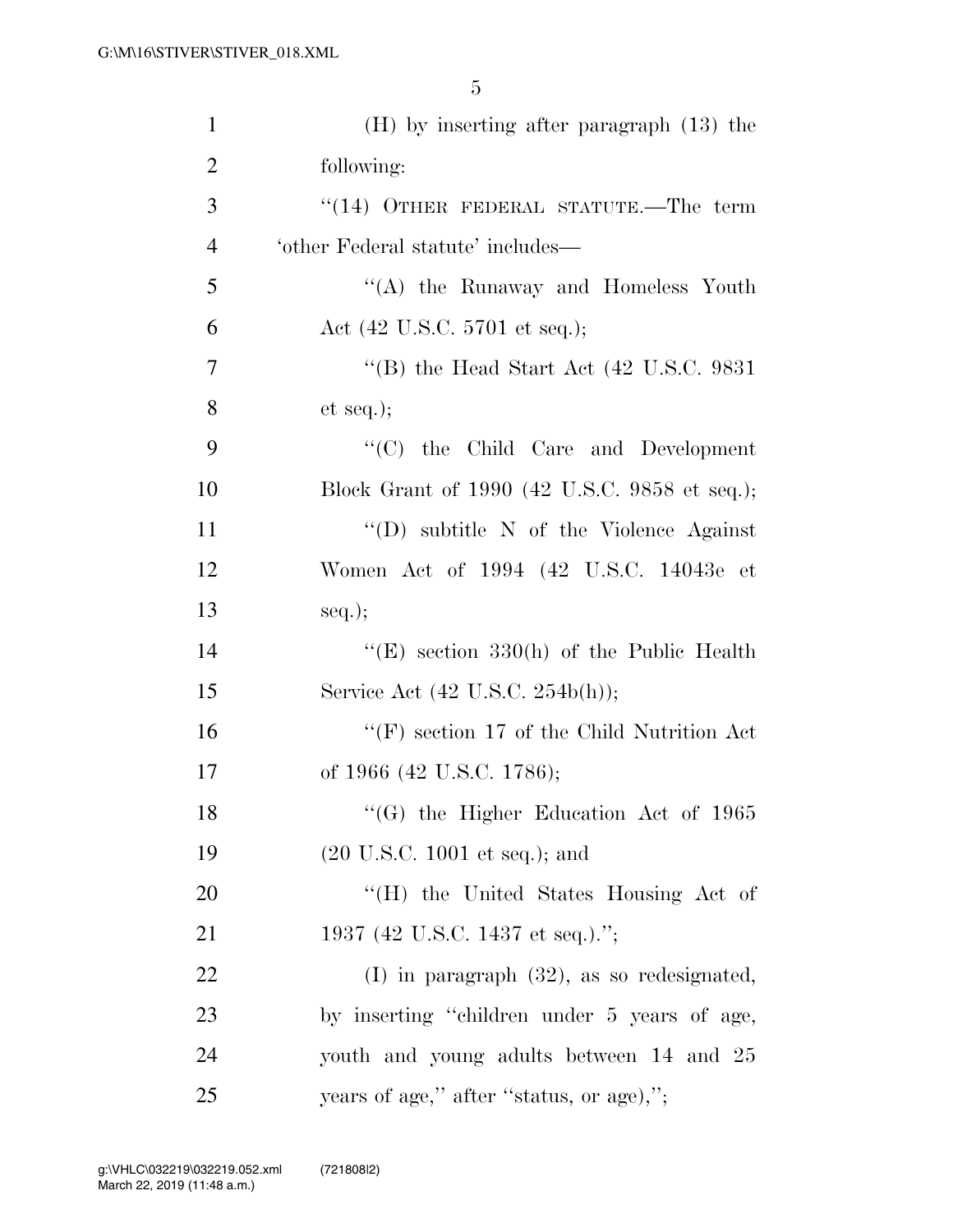| $\mathbf{1}$   | $(J)$ in paragraph $(33)$ , as so redesignated,  |
|----------------|--------------------------------------------------|
| $\overline{2}$ | by inserting "trafficking," after "victims of";  |
| 3              | and                                              |
| $\overline{4}$ | $(K)$ in paragraph $(34)$ , as so redesig-       |
| 5              | nated—                                           |
| 6              | (i) by inserting "victims of traf-               |
| 7              | ficking," after "assist";                        |
| 8              | (ii) by striking "stalking victims" and          |
| 9              | inserting "stalking"; and                        |
| 10             | (iii) by inserting "trafficking," after          |
| 11             | "concerning";                                    |
| 12             | (3) in section 402(f) (42 U.S.C. 11360a(f))—     |
| 13             | $(A)$ in paragraph $(1)(B)$ , by inserting       |
| 14             | "considering the prevalence and needs of home-   |
| 15             | less individuals, as defined under any provision |
| 16             | of section 103" after "involved"; and            |
| 17             | (B) in paragraph $(3)(D)$ —                      |
| 18             | (i) in clause (v), by striking "and" at          |
| 19             | the end;                                         |
| 20             | (ii) by redesignating clause (vi) as             |
| 21             | clause (vii); and                                |
| 22             | (iii) by inserting after clause (v) the          |
| 23             | following:                                       |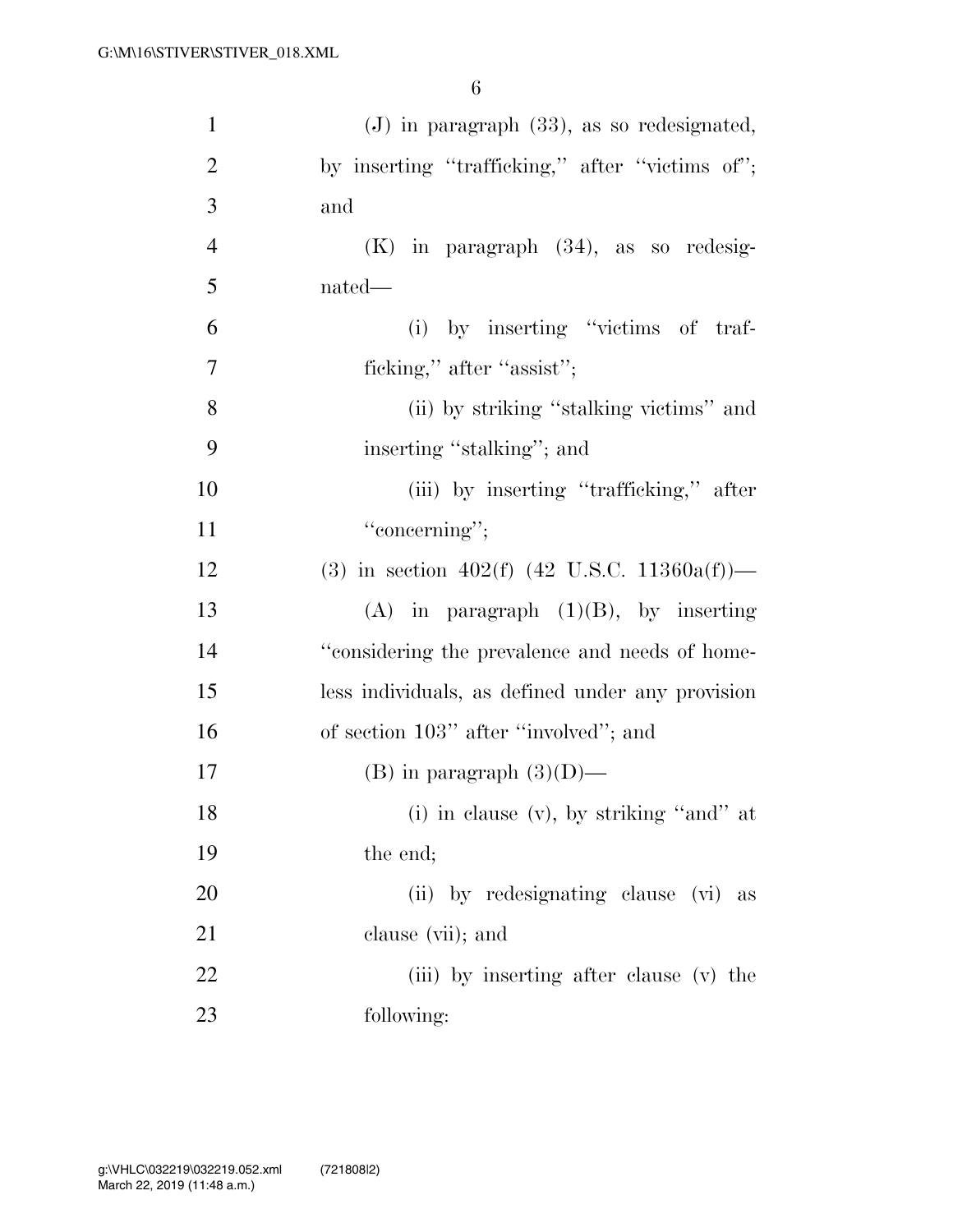''(vi) the submission of HMIS data to 2 the Secretary on at least an annual basis; and'';

(4) by inserting after section 408 the following:

**''SEC. 409. AVAILABILITY OF HMIS DATA.** 

 ''(a) IN GENERAL.—The community-wide homeless management information system (in this section referred to as 'HMIS') data provided to the Secretary under sec-9 tion  $402(f)(3)(D)(vi)$  shall be made publically available on the Internet website of the Department of Housing and Urban Development.

 ''(b) REQUIRED DATA.—The data publically available under subsection (a) shall be updated on at least an an-nual basis and shall include—

15  $\frac{1}{2}$  (1) a cumulative count of the number of home- less individuals and families, as defined under any provision of section 103;

18  $\langle \cdot (2) \rangle$  a cumulative assessment of the patterns of assistance provided under subtitles B and C for the each geographic area involved;

21 ''(3) a count of the number of homeless individ- uals and families, as defined under any provision of section 103, that are documented through the HMIS by each collaborative applicant; and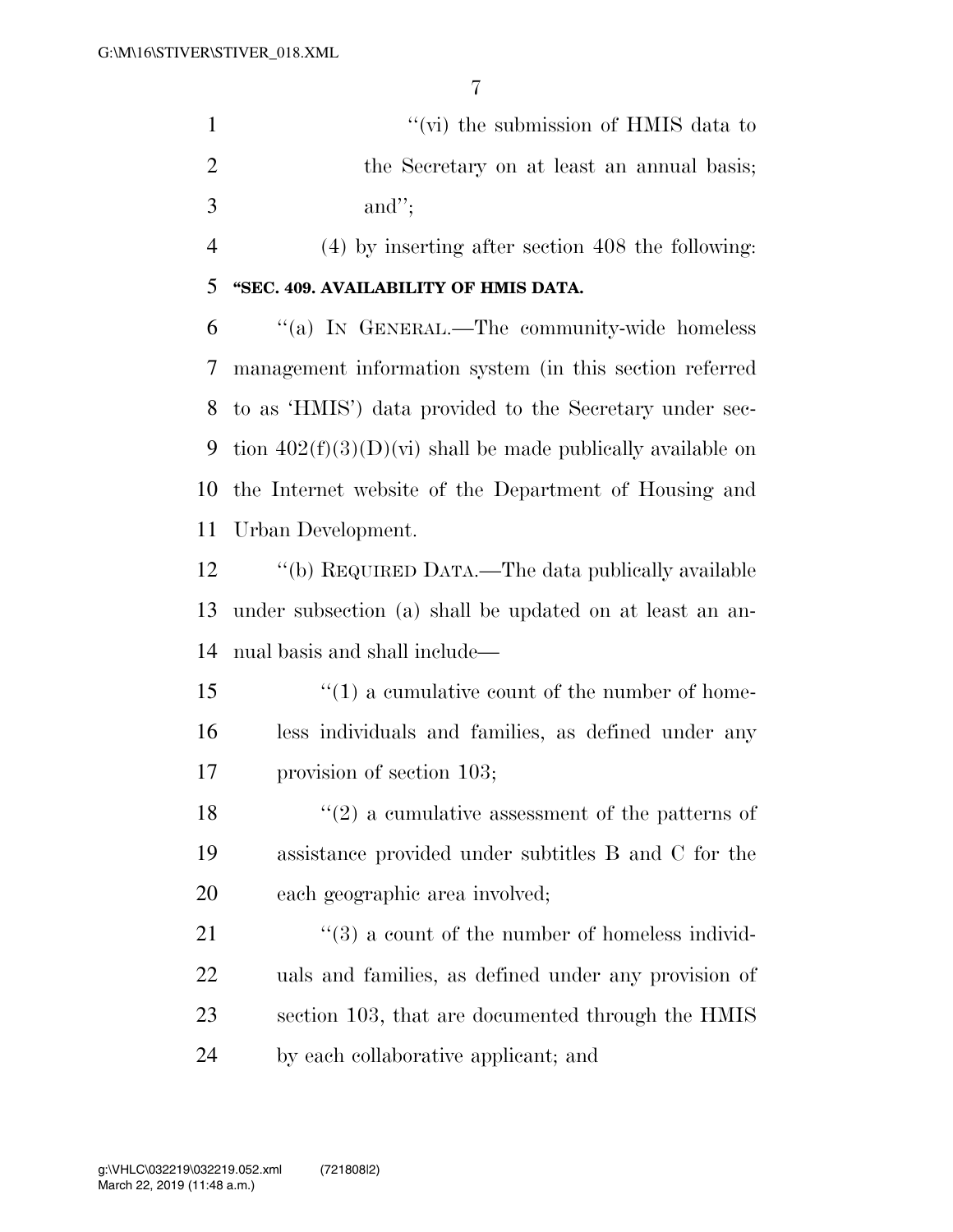| $\mathbf{1}$   | $\lq(4)$ a count of the number of homeless women,               |
|----------------|-----------------------------------------------------------------|
| $\overline{2}$ | as defined under any provision of section 103 and               |
| 3              | both unaccompanied and accompanied, including a                 |
| $\overline{4}$ | breakout of the count by—                                       |
| 5              | $\lq\lq(A)$ age range;                                          |
| 6              | "(B) disability; and                                            |
| 7              | "(C) trauma experience, such as child                           |
| 8              | abuse, sexual assault, or interpersonal violence                |
| 9              | experienced during the lifetime of the woman                    |
| 10             | and during the preceding year, and if the                       |
| 11             | woman is a veteran (as defined in section 101)                  |
| 12             | of title 38, United States Code), during the pe-                |
| 13             | riod of service; and                                            |
| 14             | " $\left(\text{D}\right)$ (C) length of time experiencing home- |
| 15             | lessness.";                                                     |
| 16             | $(5)$ in section 422 (42 U.S.C. 11382)—                         |
| 17             | $(A)$ in subsection $(a)$ —                                     |
| 18             | (i) by striking "The Secretary" and                             |
| 19             | inserting the following:                                        |
| 20             | " $(1)$ IN GENERAL.—The Secretary"; and                         |
| 21             | (ii) by adding at the end the fol-                              |
| 22             | lowing:                                                         |
| 23             | RESTRICTIONS.—In awarding grants<br>(2)                         |
| 24             | under paragraph $(1)$ , the Secretary-                          |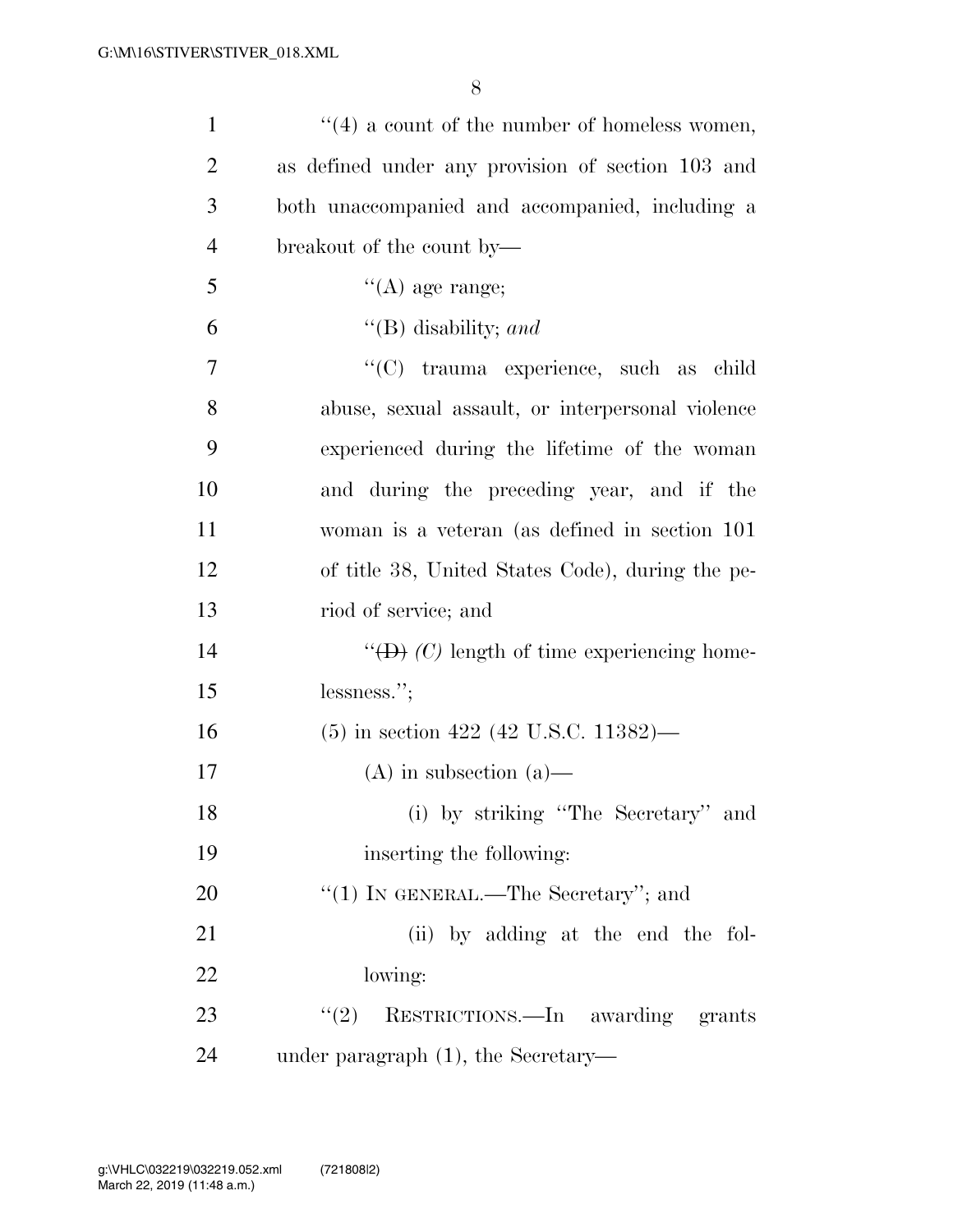| $\mathbf{1}$   | "(A) may not award greater priority,                  |
|----------------|-------------------------------------------------------|
| $\overline{2}$ | points, or weight in scoring based solely on the      |
| 3              | specific homeless populations proposed to be          |
| $\overline{4}$ | served by the applicant, or the proposed pro-         |
| 5              | gram component or housing or service model;           |
| 6              | and                                                   |
| 7              | $\lq\lq (B)$ shall ensure that scoring is based pri-  |
| 8              | marily on the extent to which the applicant           |
| 9              | demonstrates that the project and program             |
| 10             | components-                                           |
| 11             | "(i) would meet the priorities identi-                |
| 12             | fied in the plan submitted under section              |
| 13             | $427(b)(1)(B)$ ; and                                  |
| 14             | "(ii) are cost-effective in meeting the               |
| 15             | overall goals and objectives identified in            |
| 16             | that plan.";                                          |
| 17             | $(B)$ in subsection $(b)$ —                           |
| 18             | (i) by striking "The Secretary" and                   |
| 19             | inserting the following:                              |
| <b>20</b>      | " $(1)$ IN GENERAL.—The Secretary"; and               |
| 21             | (ii) by adding at the end the fol-                    |
| 22             | lowing:                                               |
| 23             | RESTRICTIONS.—Each notification<br>(2)<br>of          |
| 24             | funding availability described in paragraph (1) shall |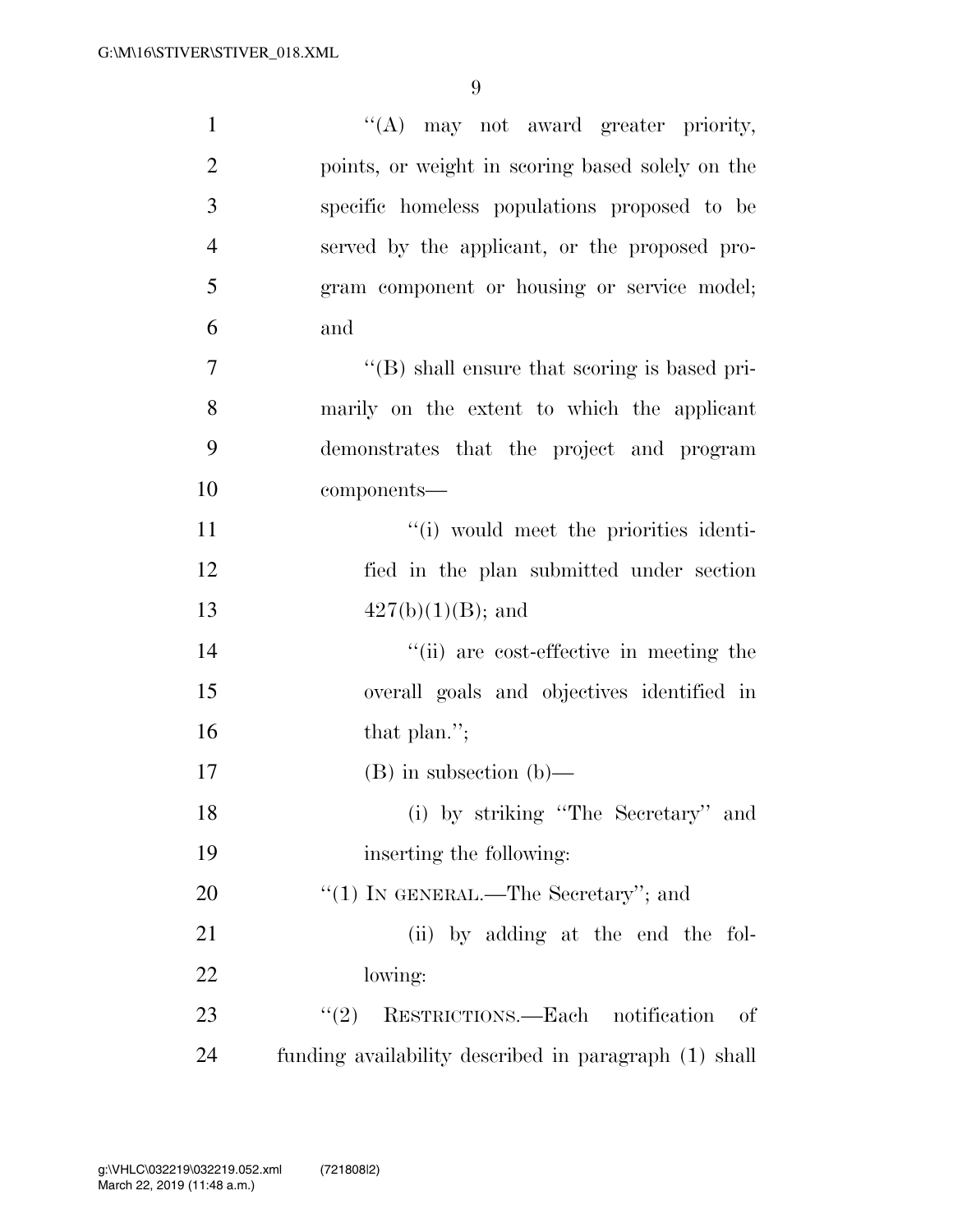| $\mathbf{1}$   | comply with the restrictions described in subsection      |
|----------------|-----------------------------------------------------------|
| $\overline{2}$ | $(a)(2)$ .";                                              |
| 3              | (C) in subsection (e)(1)(B), by striking                  |
| $\overline{4}$ | "establish" and inserting "demonstrate local,             |
| 5              | needs-based"; and                                         |
| 6              | $(D)$ by striking subsection $(j)$ ;                      |
| 7              | $(6)$ in section 424(d) (42 U.S.C. 11384(d)), by          |
| 8              | striking paragraph $(5)$ ;                                |
| 9              | (7) in section 425(c) (42 U.S.C. 11385(c)), by            |
| 10             | striking "and $(G)$ providing" and inserting " $(G)$ pro- |
| 11             | viding transportation to employment, early care and       |
| 12             | education programs, career and technical education        |
| 13             | programs, and health and mental health care serv-         |
| 14             | ices, and (H) providing";                                 |
| 15             | $(8)$ in section 426(b) (42 U.S.C. 11386(b))—             |
| 16             | $(A)$ in paragraph $(4)$ , by amending sub-               |
| 17             | paragraph $(D)$ to read as follows:                       |
| 18             | $\lq\lq$ (D) in the case of programs providing            |
| 19             | housing or services to families or youth, they            |
| 20             | will designate a staff person to be responsible           |
| 21             | for ensuring that children and youth being                |
| 22             | served in the program are—                                |
| 23             | "(i) enrolled in school and connected                     |
| 24             | to appropriate services in the community,                 |
| 25             | including Head Start, part C of the Indi-                 |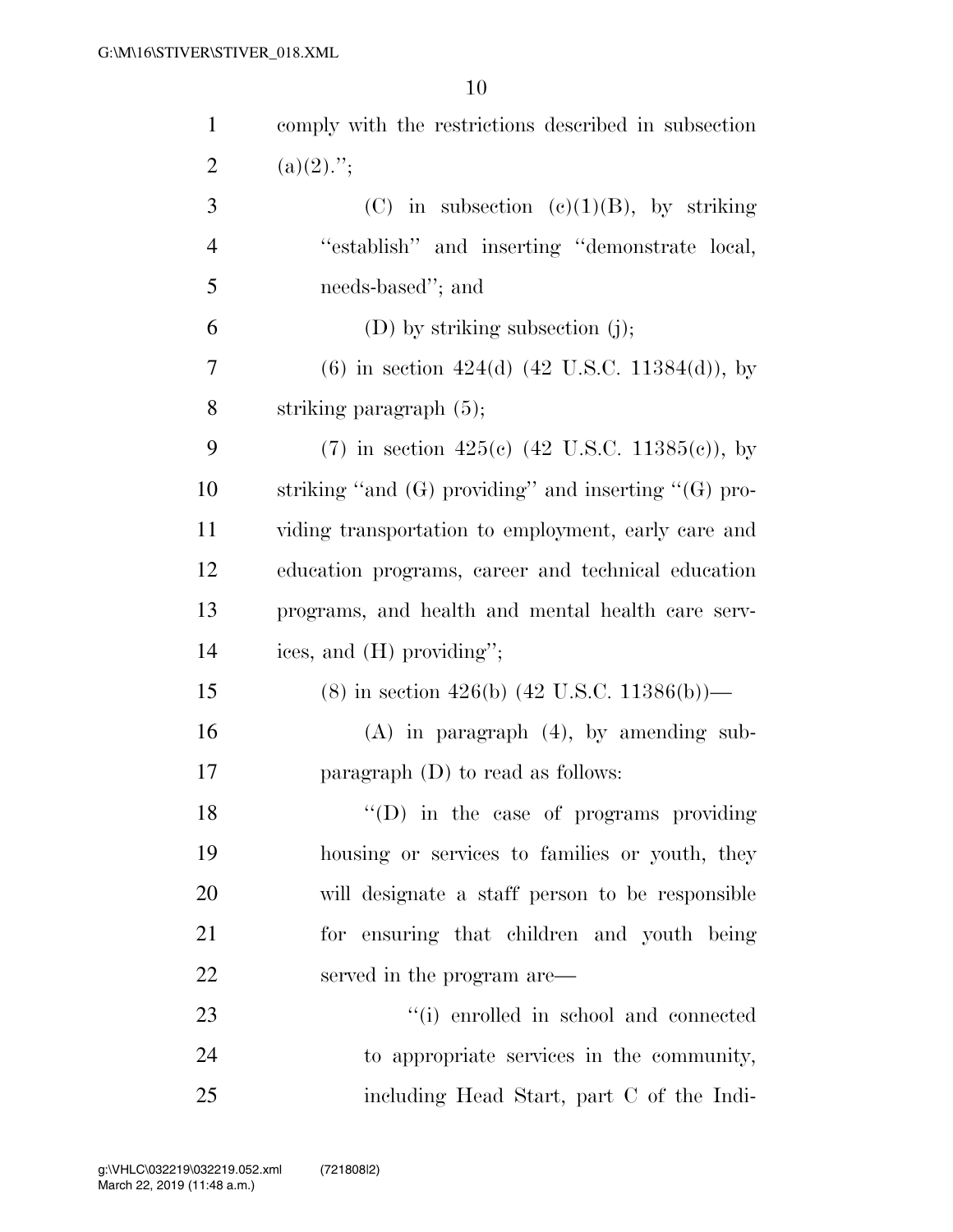| $\mathbf{1}$   | viduals with Disabilities Act, programs au-      |
|----------------|--------------------------------------------------|
| $\overline{2}$ | thorized under the Child Care and Devel-         |
| 3              | opment Block Grant Act of 1990, career           |
| $\overline{4}$ | and technical education, and services pro-       |
| 5              | vided by local educational agency liaisons       |
| 6              | designated under subtitle B of title VII of      |
| $\overline{7}$ | this Act; and                                    |
| 8              | "(ii) in the case of an unaccompanied            |
| 9              | youth, as defined in section 725, informed       |
| 10             | of their status as an independent student        |
| 11             | under section 480 of the Higher Education        |
| 12             | Act of 1965 (20 U.S.C. 1087vv) and re-           |
| 13             | ceive verification of such status for pur-       |
| 14             | poses of the Free Application for Federal        |
| 15             | Student Aid described in section 483 of          |
| 16             | such Act (20 U.S.C. 1090); and";                 |
| 17             | $(B)$ in paragraph $(6)$ , by inserting "the ac- |
| 18             | tual compliance with the certifications required |
| 19             | under paragraph (4) and" after "Secretary";      |
| 20             | and                                              |
| 21             | $(C)$ in paragraph $(7)$ —                       |
| 22             | (i) by inserting "and youth" after               |
| 23             | "needs of children";                             |
| 24             | (ii) by inserting "or unaccompanied              |
| 25             | youth" after "when families";                    |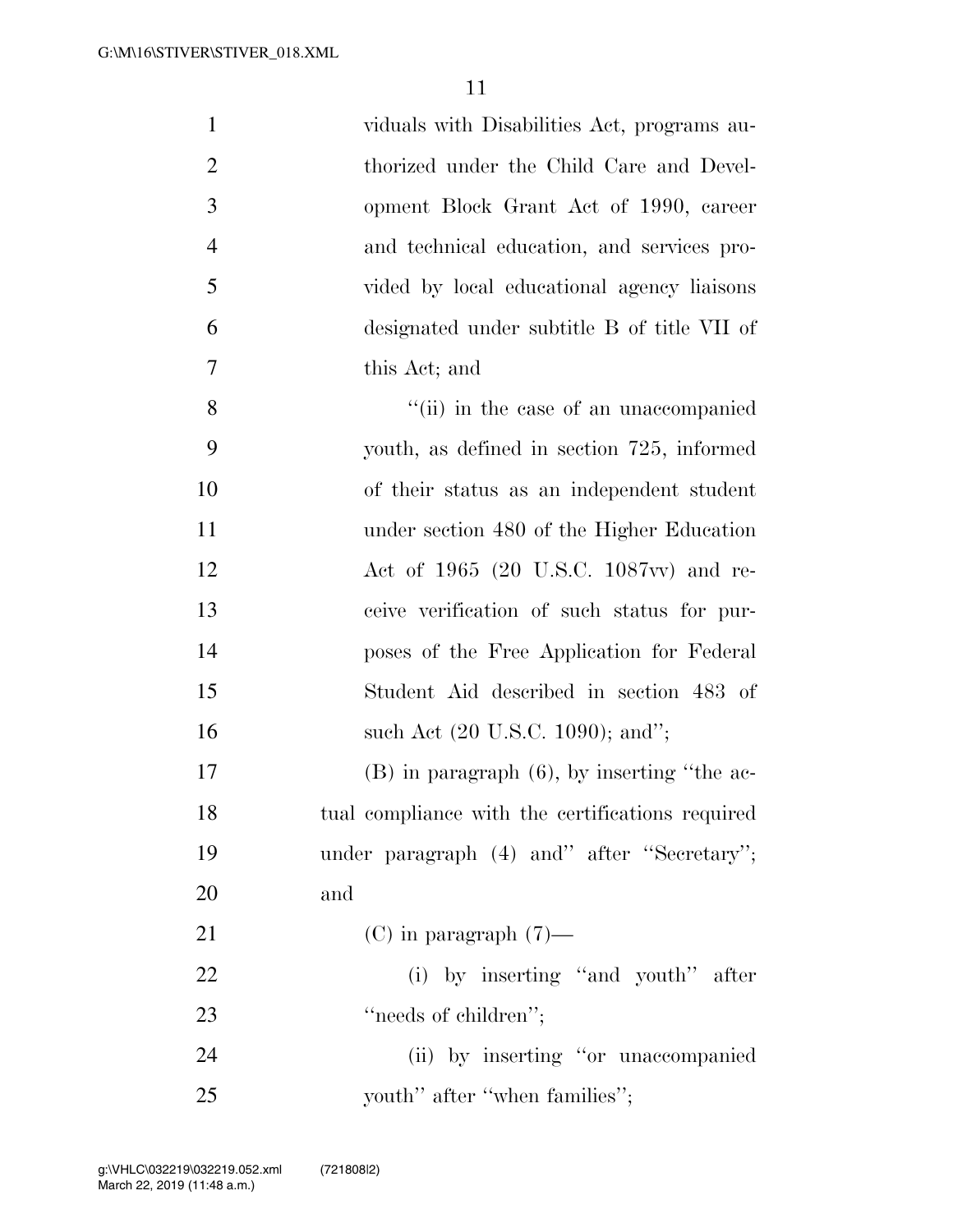| $\mathbf{1}$   | (iii) by inserting "and unaccompanied"       |
|----------------|----------------------------------------------|
| $\overline{2}$ | youth" after "with children"; and            |
| 3              | (iv) by striking "such children's" and       |
| $\overline{4}$ | inserting "such children and youth's";       |
| 5              | (9) in section 427(b) (42 U.S.C. 11386a(b))— |
| 6              | $(A)$ in paragraph $(1)$ —                   |
| $\overline{7}$ | (i) in subparagraph $(A)$ —                  |
| 8              | (I) in clause (vi), by adding                |
| 9              | "and" at the end;                            |
| 10             | (II) in clause (vii), by striking            |
| 11             | "and" at the end; and                        |
| 12             | (III) by striking clause (viii);             |
| 13             | (ii) in subparagraph $(B)$ —                 |
| 14             | $(I)$ by amending clause (iii) to            |
| 15             | read as follows:                             |
| 16             | "(iii) how the recipient will collaborate    |
| 17             | with local educational agencies, early care  |
| 18             | and education programs, and institutions     |
| 19             | of higher education to assist in the identi- |
| 20             | fication of and services to youth and fami-  |
| 21             | lies who become or remain homeless, in-      |
| 22             | cluding the steps the recipient will take to |
| 23             | inform youth and families of their eligi-    |
| 24             | bility for services under part B of subtitle |
| 25             | VII of this Act, the Head Start Act (42)     |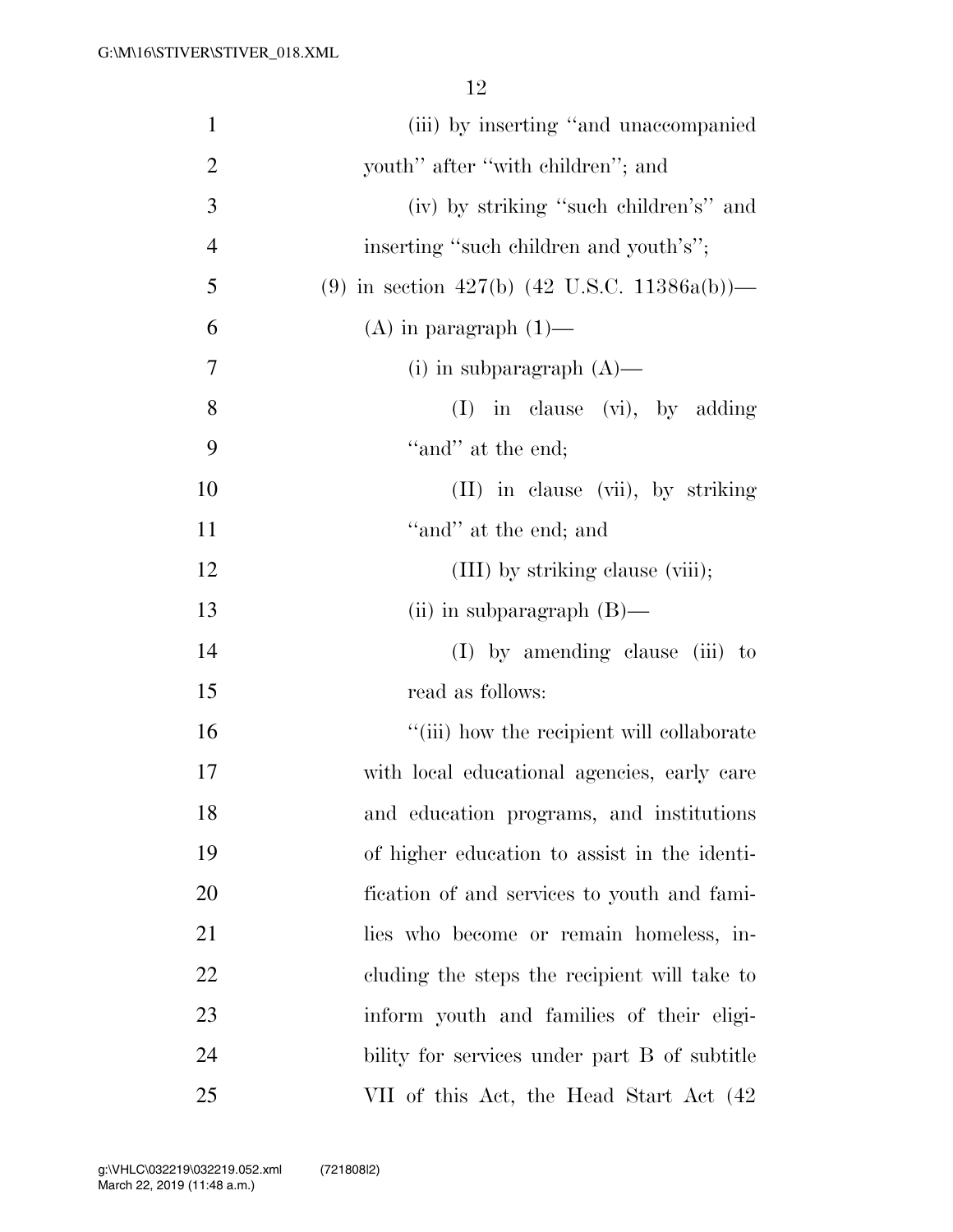| $\mathbf{1}$   | U.S.C. 9831 et seq.), the Child Care and        |
|----------------|-------------------------------------------------|
| $\overline{2}$ | Development Block Grant Act of 1990 (42)        |
| 3              | U.S.C. 9858 et seq.), and the Higher Edu-       |
| $\overline{4}$ | cation Act of 1965 (20 U.S.C. 1001 et           |
| 5              | $seq.$ ; and                                    |
| 6              | $(II)$ by striking clause $(v)$ and in-         |
| 7              | serting the following:                          |
| 8              | $f'(v)$ how the recipient will ensure the       |
| 9              | full implementation of the certifications       |
| 10             | and agreements described in paragraphs          |
| 11             | $(4)(D)$ and $(7)$ of section $426(b)$ ;";      |
| 12             | (iii) in subparagraph $(C)(i)$ , by insert-     |
| 13             | ing "and appropriate" after "rapid";            |
| 14             | (iv) by striking subparagraph (F) and           |
| 15             | inserting the following:                        |
| 16             | "(F) for communities that establish and         |
| 17             | operate a centralized or coordinated assessment |
| 18             | system, the extent to which that system—        |
| 19             | "(i) ensures that individuals who are           |
| 20             | most in need of assistance receive it in a      |
| 21             | timely manner;                                  |
| 22             | "(ii) in assessing need under clause            |
| 23             | (i), uses separate, specific, age-appropriate   |
| 24             | criteria for assessing the safety and needs     |
| 25             | of children under 5 years of age, school-       |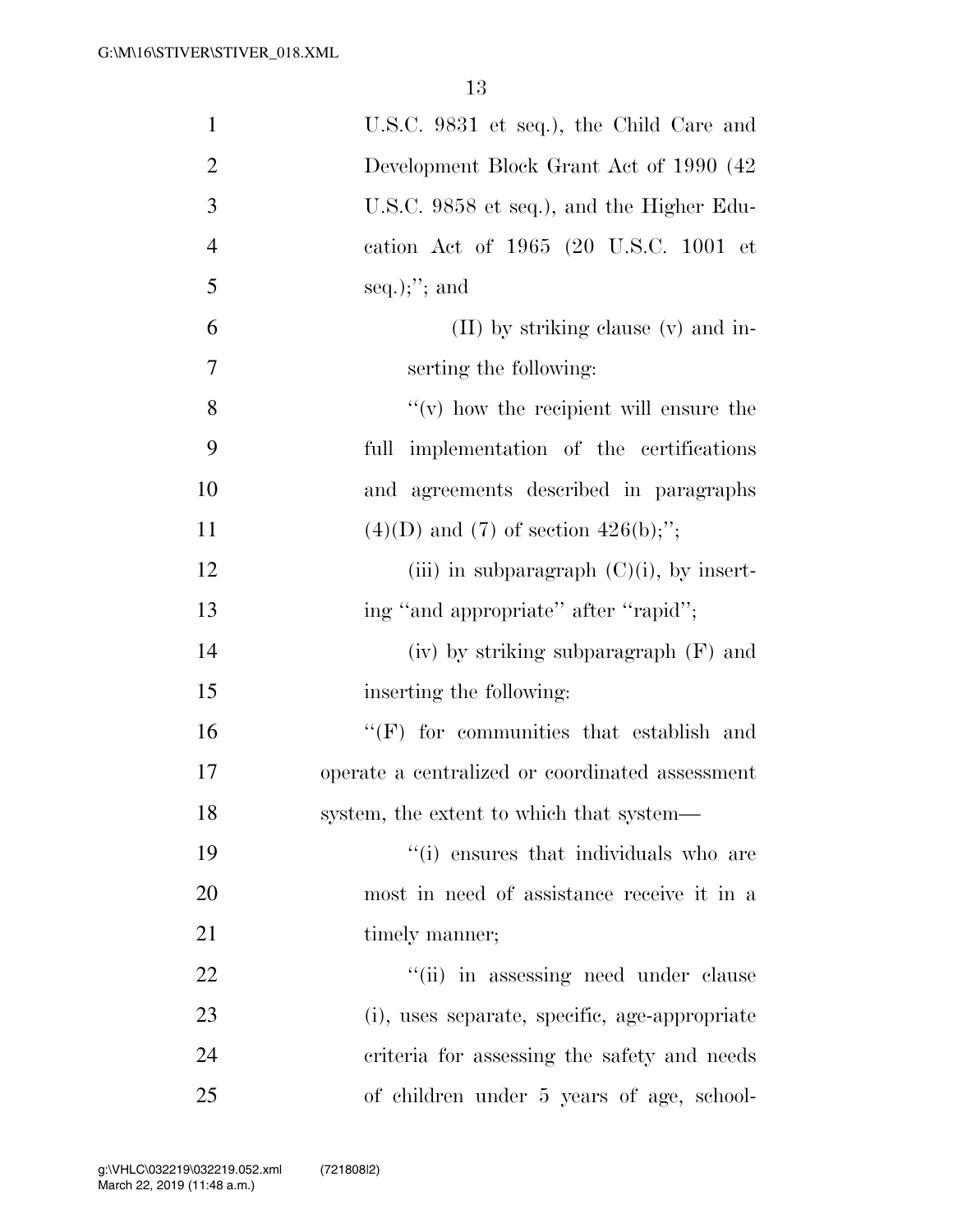| $\mathbf{1}$   | age children, unaccompanied youth and              |
|----------------|----------------------------------------------------|
| $\overline{2}$ | young adults between 14 and 25 years of            |
| 3              | age, and families that are unrelated to the        |
| $\overline{4}$ | criteria through which an individual quali-        |
| 5              | fies as 'homeless' under section 103;              |
| 6              | "(iii) is accessible to unaccompanied              |
| $\tau$         | youth and homeless families;                       |
| 8              | "(iv) diverts individuals to safe, sta-            |
| 9              | ble, age-appropriate accommodations; and           |
| 10             | "(v) includes affordable housing devel-            |
| 11             | opers, youth service providers, early child-       |
| 12             | hood programs, local educational agencies,         |
| 13             | and mental health organizations; and";             |
| 14             | and                                                |
| 15             | $(v)$ by amending subparagraph $(G)$ to            |
| 16             | read as follows:                                   |
| 17             | $\lq\lq(G)$ such other factors as the Secretary    |
| 18             | determines to be appropriate to carry out this     |
| 19             | subtitle in an effective and efficient manner, ex- |
| <b>20</b>      | cept that such factors may not have the effect     |
| 21             | of prioritizing or weighting, unless justified by  |
| 22             | local data or information contained in a plan      |
| 23             | submitted under subparagraph $(B)$ —               |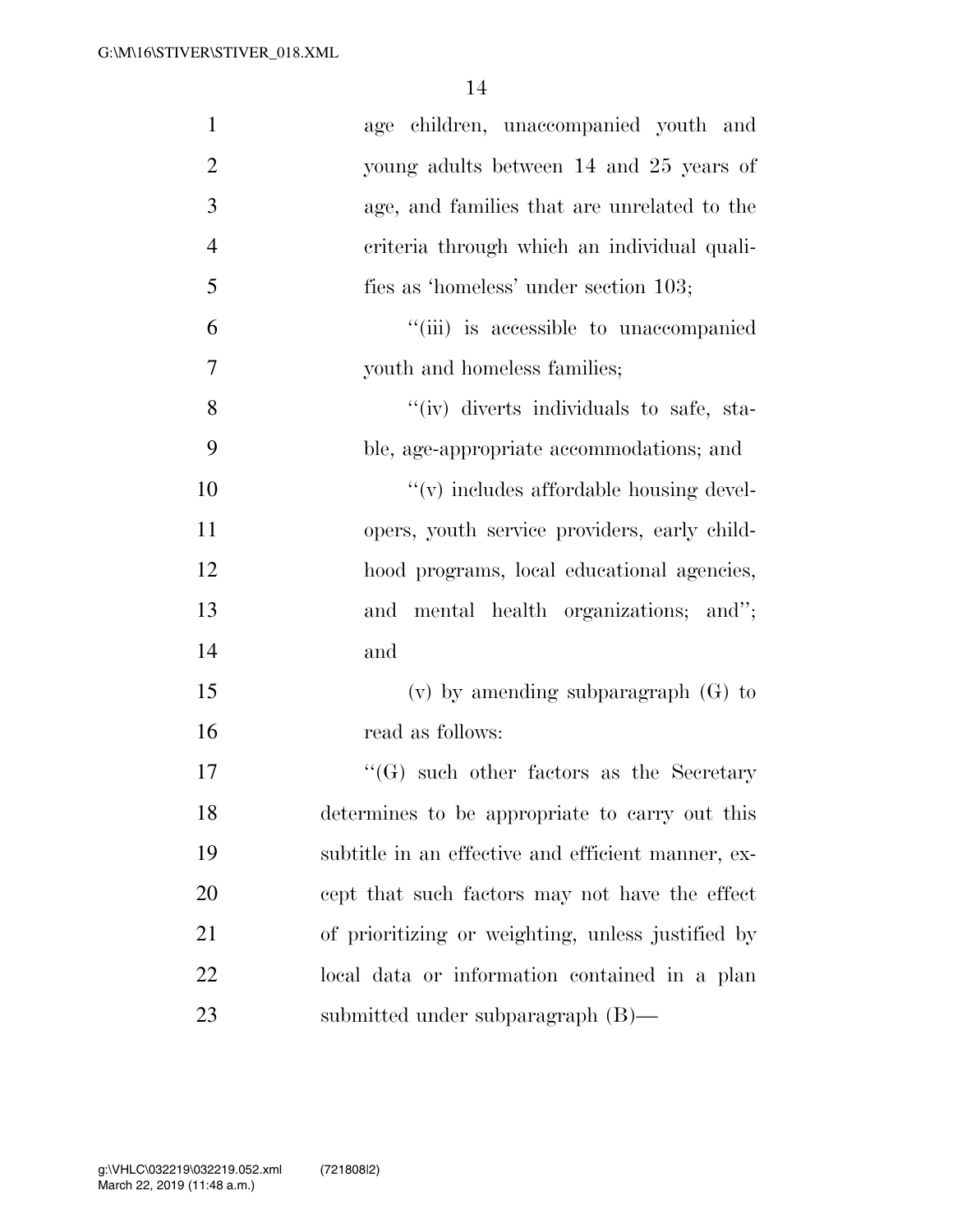| $\mathbf{1}$   | $f'(i)$ any service with respect to a spe-            |
|----------------|-------------------------------------------------------|
| $\overline{2}$ | cific subpopulation of homeless individuals           |
| 3              | over another; or                                      |
| $\overline{4}$ | "(ii) any program component or hous-                  |
| 5              | ing or service model over another."; and              |
| 6              | $(B)$ by amending paragraph $(3)$ to read as          |
| 7              | follows:                                              |
| 8              | "(3) HOMELESSNESS COUNTS.—The Secretary               |
| 9              | shall require that communities that conduct an an-    |
| 10             | nual count of homeless people shall count homeless    |
| 11             | individuals as defined under any provision of section |
| 12             | $103.$ ";                                             |
| 13             | $(10)$ in section 428 (42 U.S.C. 11386b)—             |
| 14             | (A) in subsection $(a)(1)$ —                          |
| 15             | (i) by striking "disabilities and" and                |
| 16             | inserting "disabilities,"; and                        |
| 17             | (ii) by inserting ", and homeless fami-               |
| 18             | lies where a child has a disability" before           |
| 19             | the period at the end;                                |
| 20             | $(B)$ in subsection $(d)$ —                           |
| 21             | $(i)$ in paragraph $(1)$ , by inserting               |
| 22             | "promoting" before "independent"; and                 |
| 23             | (ii) by striking paragraphs $(2)$ and $(3)$           |
| 24             | and inserting the following:                          |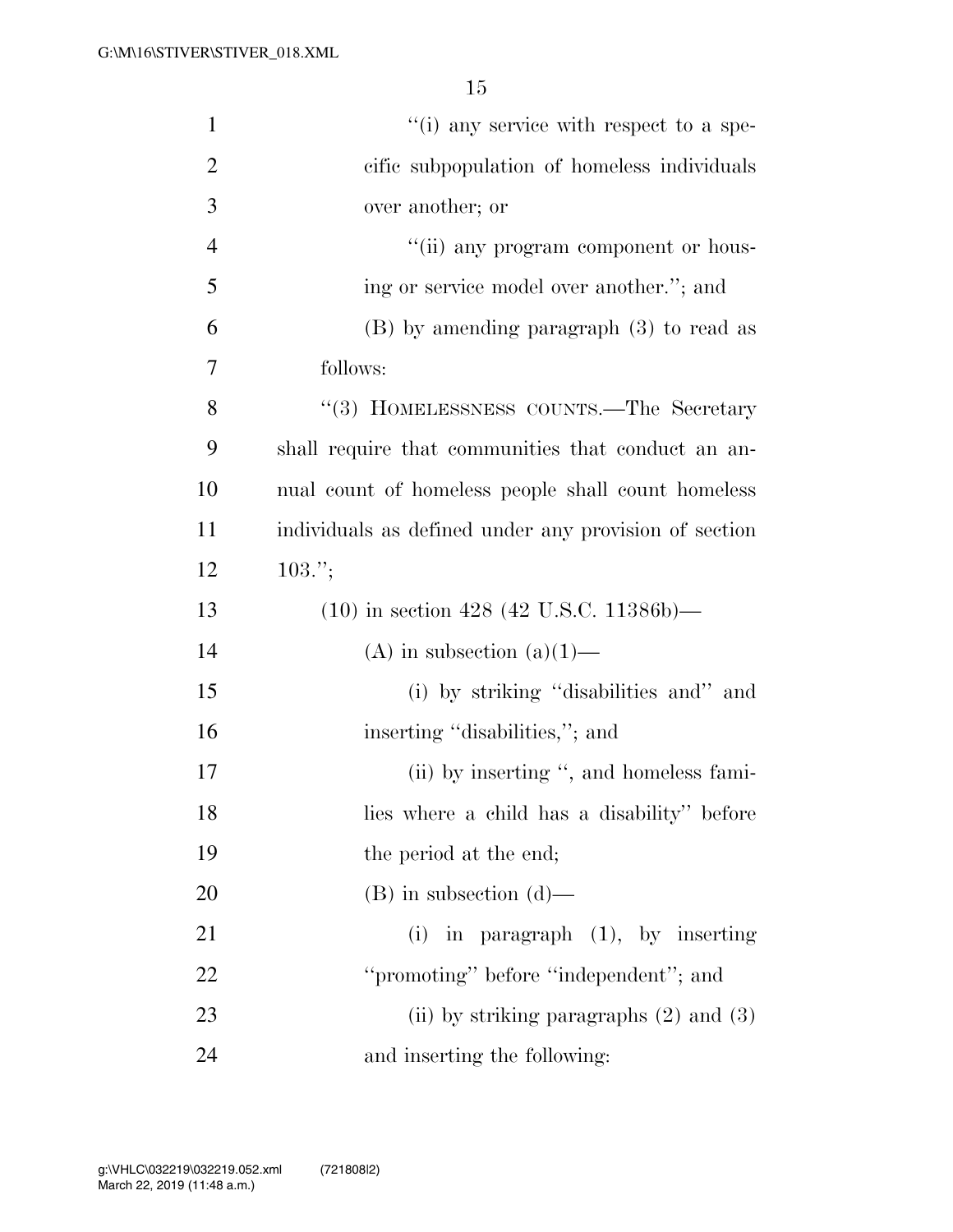| $\mathbf{1}$   | "(2) PROHIBITION.—The Secretary shall not               |
|----------------|---------------------------------------------------------|
| $\overline{2}$ | provide bonuses or other incentives under paragraph     |
| 3              | (1) that have the effect of prioritizing or weighting,  |
| $\overline{4}$ | unless justified by local data or information con-      |
| 5              | tained in a plan submitted under<br>section             |
| 6              | $427(b)(1)(B)$ —                                        |
| 7              | $\lq\lq$ any service with respect to a specific         |
| 8              | subpopulation of homeless individuals over an-          |
| 9              | other; or                                               |
| 10             | "(B) any program component or housing                   |
| 11             | or service model over another.                          |
| 12             | "(3) RULE OF CONSTRUCTION.—For purposes                 |
| 13             | of this subsection, activities that have been proven to |
| 14             | be effective at reducing homelessness generally or re-  |
| 15             | ducing homelessness for a specific subpopulation in-    |
| 16             | clude any activity determined by the Secretary, after   |
| 17             | providing notice and an opportunity for public com-     |
| 18             | ment, to have been proven effective at-                 |
| 19             | $\lq\lq$ reducing homelessness generally;               |
| 20             | $\lq\lq$ reducing homelessness for a specific           |
| 21             | subpopulation;                                          |
| 22             | "(C) reducing homelessness in a commu-                  |
| 23             | nity for populations overrepresented in any             |
| 24             | counts conducted in that community under sec-           |
| 25             | tion $427(b)(3)$ ; or                                   |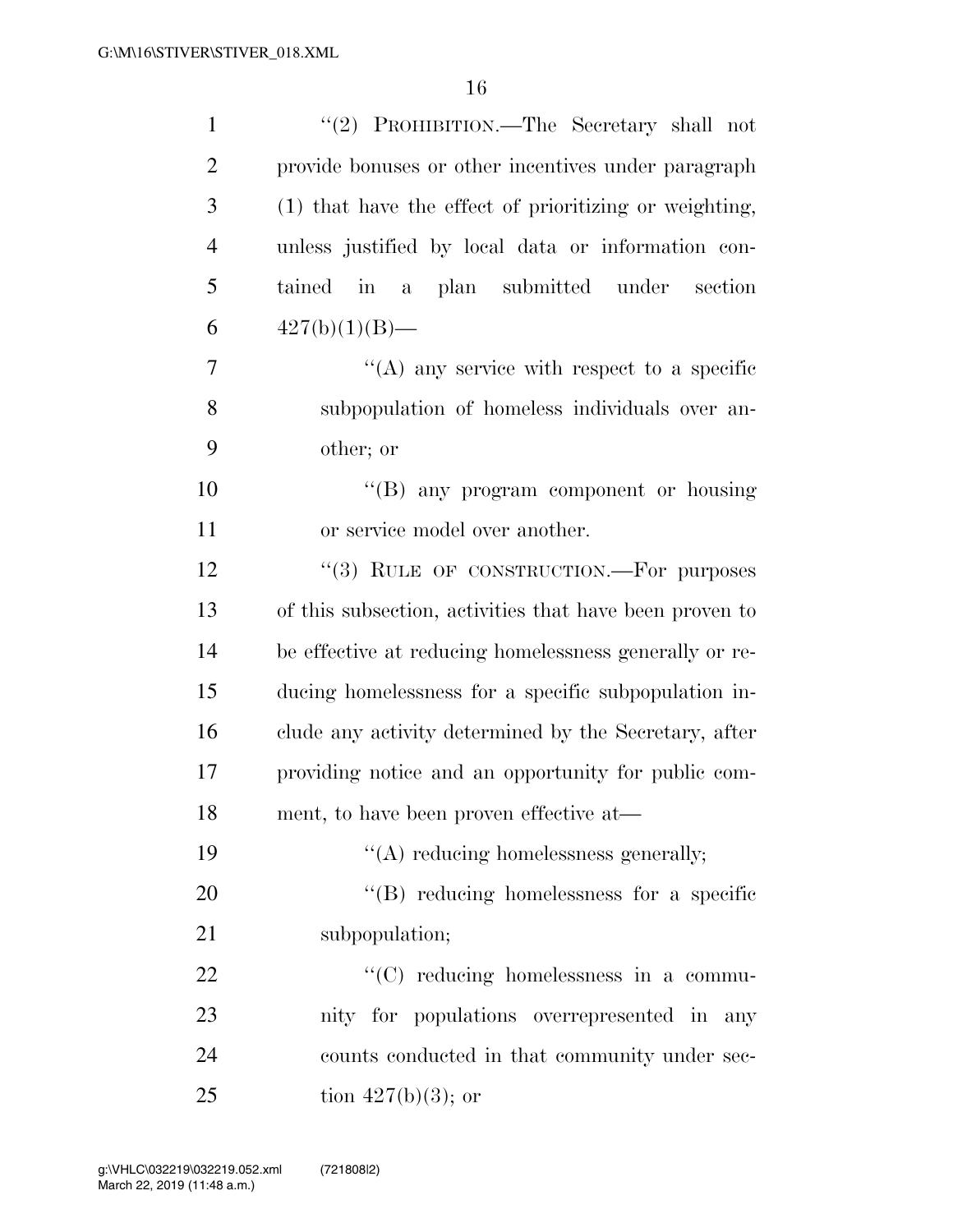|               | $\lq\lq$ (D) achieving homeless prevention and  |
|---------------|-------------------------------------------------|
| $\mathcal{L}$ | promoting independent living goals as set forth |
| $\mathcal{R}$ | in section $427(b)(1)(F)$ .                     |

4 "(4) ENCOURAGING LOCAL SUCCESS AND INNO- VATION.—In providing bonuses or incentives under paragraph (1), the Secretary shall seek to encourage the implementation of proven strategies and innova- tion in reducing homelessness among the local pri- ority populations identified in the plan submitted by 10 an applicant under section  $427(b)(1)(B)$ . The Sec- retary shall not implement bonuses or incentives that promote a national priority established by the Secretary.''; and

(C) by striking subsection (e); and

 (11) by amending section 434 (42 U.S.C. 11388) to read as follows:

## **''SEC. 434. REPORTS TO CONGRESS.**

 ''(a) IN GENERAL.—The Secretary shall submit to Congress an annual report, which shall—

 $\frac{1}{20}$  (1) summarize the activities carried out under this subtitle and set forth the findings, conclusions, and recommendations of the Secretary as a result of the activities; and

24  $(2)$  include, for the year preceding the date on which the report is submitted